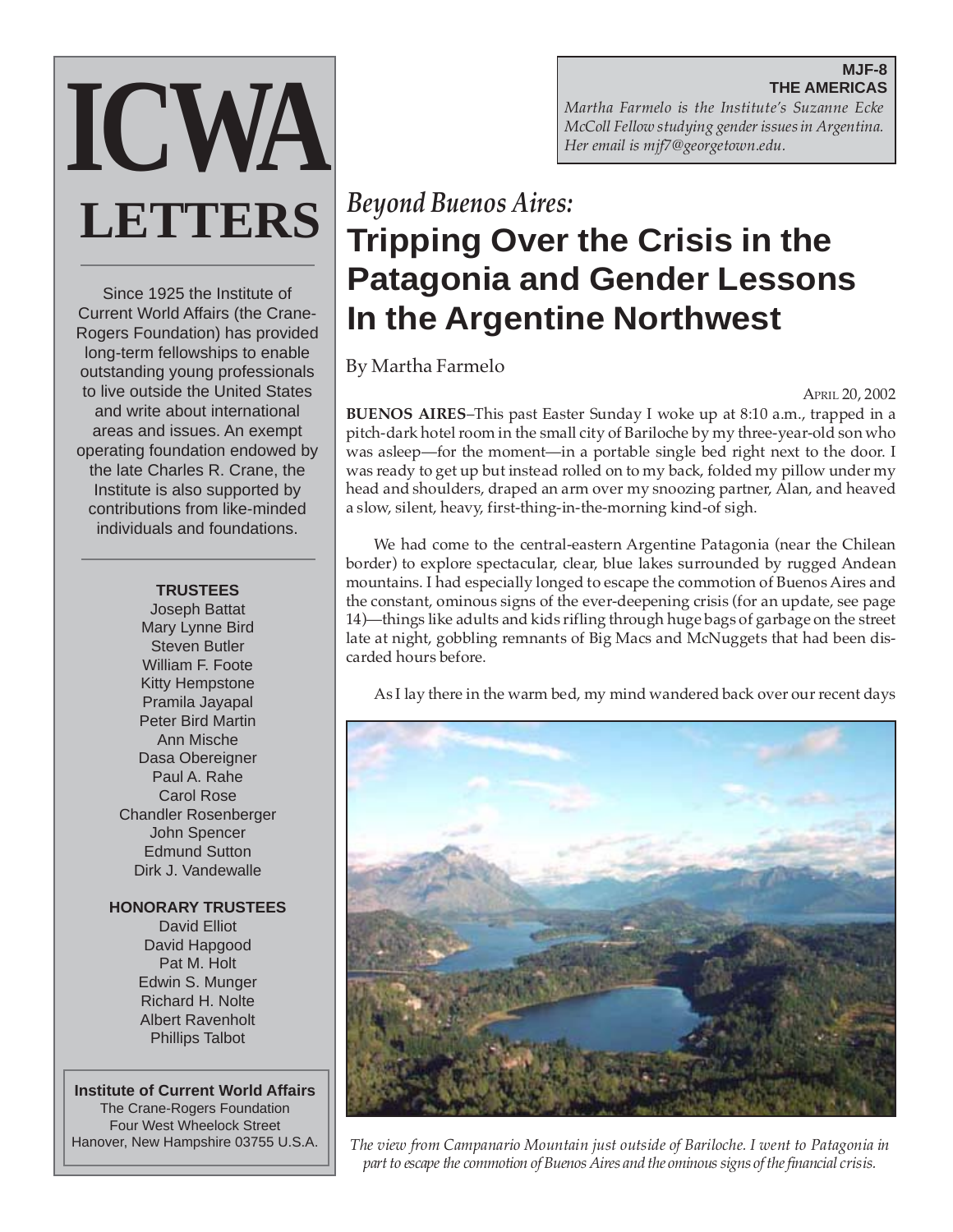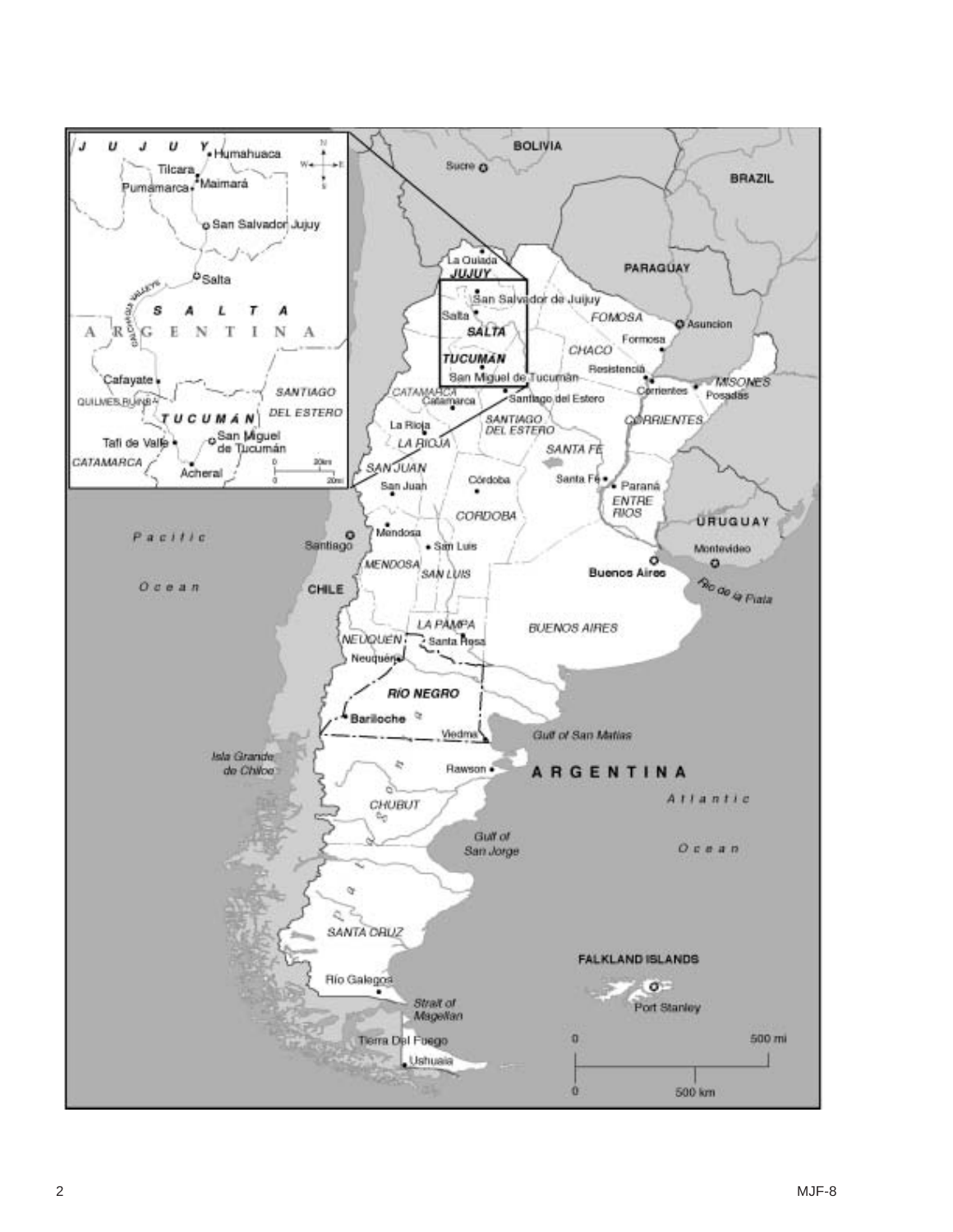

*The author atop Cathedral Mountain.*

in Bariloche and then back to a trip I made last November to the Argentine northwest. First off, my thoughts went back to just days earlier. I had left my family napping in the hotel and spent the afternoon riding a cable car and chairlift up to explore Cathedral Mountain, a 2,388-meter peak that affords an absolutely magnificent view of the surrounding area.

Riding the tour bus to the mountain's base, I sat next to a grandmother who had come alone from Buenos Aires to spend the holiday in Bariloche. "My daughter thought I was crazy to come by myself, but I told her I wouldn't be alone, and I'm not. Look, right now I'm talking with you," she said, smiling. "And besides, I don't mind traveling alone."

What a contrast to women's spheres in many other countries! After reading recent newsletters on the status of women by ICWA fellows Leena Kahn in Pakistan and Curt Gabrielson in East Timor, I have been especially cognizant of the myriad freedoms most Argentine women take for granted.

As we chatted away about her daughter and two grandchildren, this pleasant, brown-and-gray-haired woman mentioned that her son-in-law is unemployed, has zero job prospects and is somewhat depressed. "My daughter says it's really hard for him, that he doesn't feel like he's fulfilling his role as the man of the house." My heart sank as I heard this story for what felt like the billionth time.

In fact, I think I must have "crisis fatigue." I felt as if my glorious trip to the mountains had suddenly been tainted, and I felt remorse at how little inclination I had to listen to her story or express sympathy.

So much for escaping the crisis—a lost cause anyway. As I lay in the hotel bed, my mind wandered to the half-dozen or so local parents who the day before had stopped the minivan carrying us along the two-lane road out of town that cuts through an old forest of evergreens. A rotund, bearded father stepped up to the driver's window and handed us a fistful of flyers expressing their demands that the government of the province of Río Negro resolve the current education crisis.

"The schools have not opened yet," said the bearded dad. Absolutely intrigued, I leaned toward the window and strained to not miss a word. Teachers are owed months of back pay and the schools are in deplorable condition, he told us. I was shocked. The school year began on March 4 and our son had already been in pre-school for four full weeks. What is the future of a child, a family or a country when schools are closed indefinitely?

The previous afternoon while wandering around Bariloche's picturesque main square, or *Centro Cívico,* as they call it, I had seen a man pushing a stroller with a pudgy baby in it. A hand-written sign taped between the stroller's handles announced his commitment to defend his kid's right to an education.

As I remembered these moments, I folded my arms back toward the pillow and slipped my hands under my head. I was thinking about how involved the fathers seem to be in the local struggle around the schools. Their participation exploded the vision of the female-dominated, Argentine "PTA" I had conjured up.

Later in the square, Alan had chatted with a mother handing out flyers about the education crisis. She told him that not only were public schools still closed more than a month after they should have opened, but justice and health workers were on strike for lack of pay and medical supplies and those systems were essentially shut down as well.

"Basically, nothing in this province works," she told him.

No wonder the half-dozen or so clowns in the main square who juggled marvelously, spit fire, rode on uni-

cycles and generally goofed around made so many political references during their act—jokes about things like dollars, bank deposits and corruption. Another day, the male partner in a couple dancing tango for the crowd announced that they would end



*Osvaldo Pugliese*

their performance with a piece by the late Osvaldo Pugliese. The dancer's reason: Pugliese was both a master tango pianist *and* an example of someone with great political ideals who lived his life consistent with them.

(Pugliese was a member of the Argentine commu-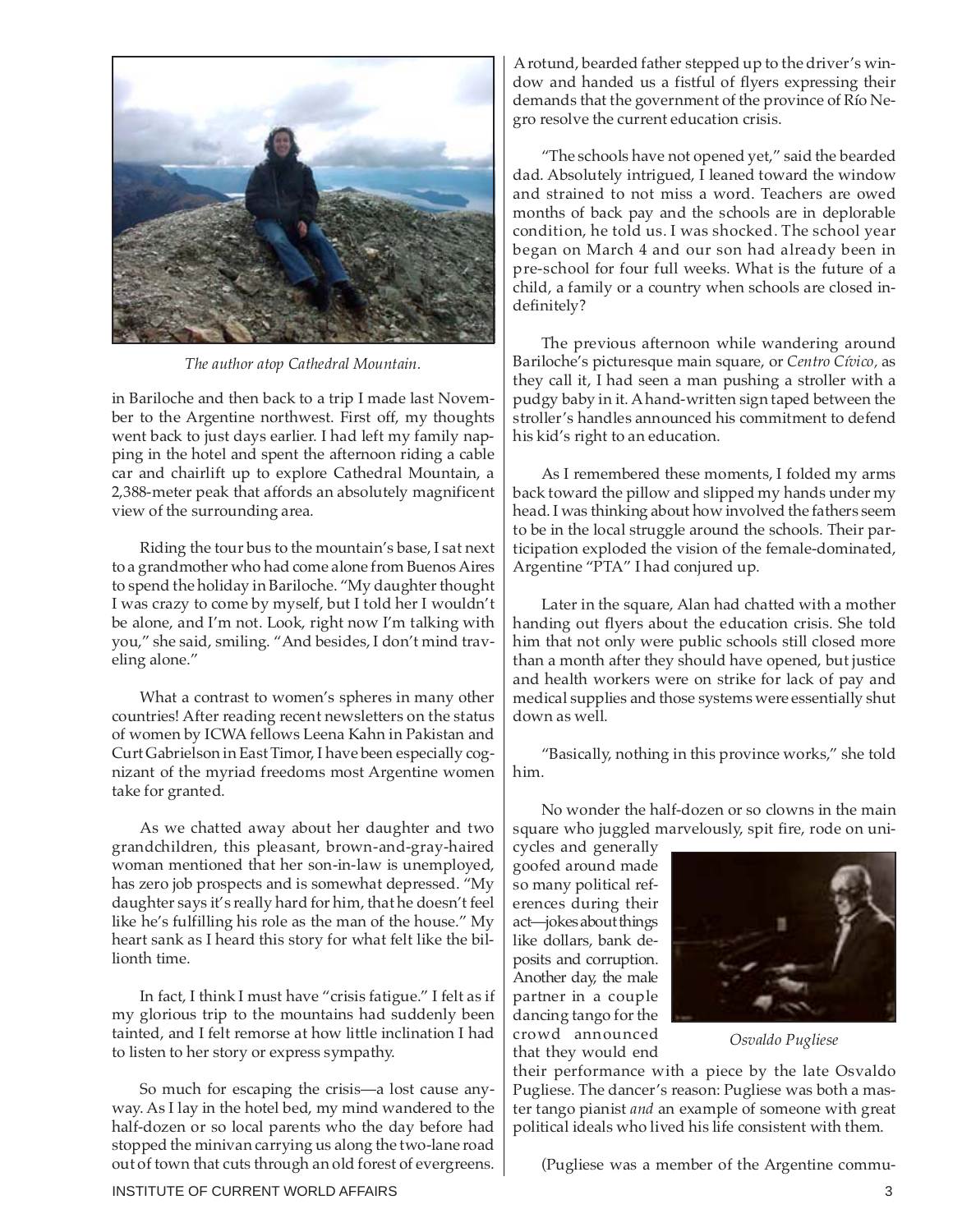nist party often blacklisted and persecuted because of it. When he was in jail, his orchestra would perform without him and band members always lay a red rose over the piano to indicate his absence. He died in 1995.)

\* \* \* \* \*

The national media in Argentina are markedly Buenos-Aires-centric and internationally focused. Between us Alan and I read at least two newspapers every day, yet we had neither read nor heard anything about the conflicts and crises in Río Negro. In fact, most of the time that I am in Buenos Aires I have little sense of what is happening in the provinces.

For this reason, last November I traveled to

Tucumán, Salta and Jujuy, three provinces in the Argentine northwest. After having drafted MJF-2 on issues of diversity and homogeneity, I was left with a strong feeling of need to see some of Argentina outside of the cosmopolitan capital, and wanted to visit the most traditional, even indigenous part of the country. My dear friend Karen Plafker, a public-health specialist and program officer at George Soros' Open Society Institute, flew here from New York to make the trip with me. We had no gender-related agenda, but—perhaps not surprisingly—our journey was full of what we spontaneously dubbed "gender lessons." As I lay in bed in Bariloche, I found myself retracing our days in the northwest.

On Sunday evening, November 11, Karen and I flew about two hours to San Miguel de Tucumán (capital of the province of Tucumán) the only city in the northwest with a significant immigrant population (mostly Jewish, Ital-

> ian and Syrian). Tucumán is also the birthplace of legendary folksinger Mercedes Sosa.

At the small airport, we hurried over to the square Hertz Rent-a-Car booth. There a friendly and efficient young guy named Agustín



 *Mercedes Sosa*



*The dancers at the civic center in Bariloche ended their show with a piece by the late Osvaldo Pugliese, a master tango pianist and member of the Argentine communist party, remembered by the dancers for his faithfulness to his political ideals.*

was waiting for us. I confess that as we filled out the paperwork, and despite hearty reassurances to my motherin-law and friends that we would be fine, I was feeling nervous about driving on those winding, desolate mountain roads. What would we do if we got lost? What if the car broke down?

So, as the three of us bantered and worked out the



*At Parque los Menhires, just south of Cafayate, we wandered among more than 80 aboriginal granite monuments of human and animal forms.*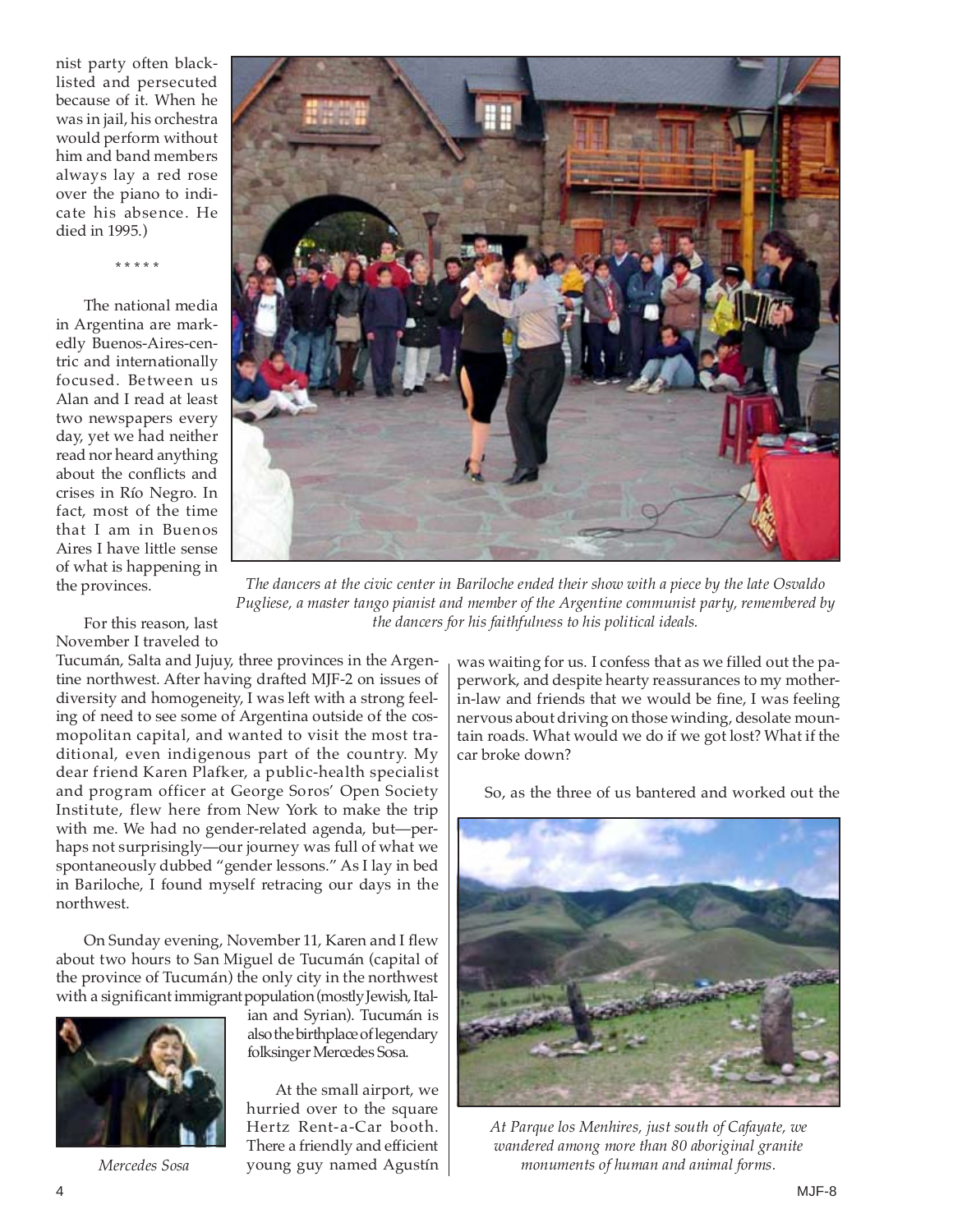numerous extra fees, I asked, "What is the fee for your cell-phone number?"

"*Aguantame*" ["Hold on"], Agustín replied. He then flipped over the contract, wrote down his name and cell-phone number as well as a 24-hour cell-phone contact for the Hertz office in Tucumán. I was embarrassed. If I had known about this roundthe-clock service, I wouldn't have asked (only half in jest) for his number.

After Karen and I had exited the airport parking lot and were on the road (we got lost on the way out but were soon back on our way), Karen said,

**"Gender lesson number one:** *it never hurts to flirt a little, does it?"*

"Who, me?," I said, rather indignant.

I do *not* like to think of myself as someone who flirts to get what I need. Yet I must admit that when I have traveled internationally (in Argentina and other countries), I have sometimes done just that.

\* \* \* \* \*

The next morning, we drove south to the town of Acheral and then northwest through Tucumán's lush, emerald, tropical valleys up to and beyond Tafí del Valle. We made hairpin-turn after hairpin-turn, tipping our noses downward to assess the precipitous drop-offs just a yard or so from the road. We were right where military and para-military forces had massacred members of the *Ejército Revolucionario del Pueblo* (Revolutionary People's Army, or ERP) in the mid-1970s. It was



*Dry, windy, deserted El Infiernillo, about fifteen miles north of Tafí del Valle.*

hard to imagine anyone finding refuge, killing another person, or even moving from here to there in such deep, dense foliage.

The precipitous changes in terrain were astounding. About 15 miles north of Tafí del Valle, we passed through a dry, windy, absolutely desolate area known as El Infiernillo (Little Hell). Like most of our time on the road during this trip, we saw signs for little towns but not a road, house, animal or shack—and not a soul.

A series of small museums we visited stripped me of the misconception that Argentina's indigenous population existed essentially in a relatively small pocket near the Bolivian border. In reality, myriad indigenous groups

> dominated large expanses of Argentine territory, and not only in the north.

Just before crossing the border into the province of Salta, we stopped at the archeological ruins at Quilmes, one of Argentina's most important indigenous sites. We did things kind-of backwards, stopping in the huge gift shop first. After a few minutes, I called over, "Hey, Karen, come here. A plane crashed in New York."

It was November 12 and the shop attendant was watching non-stop television coverage of the crash of the Santo Domingo-bound American Airlines flight in Queens. Karen's parents live in Queens. We decided not to panic, to take a quick look at the ruins and then find a place to make an international phone call as quickly as possible.

As we finished up walking through the ruins, we were suddenly surrounded on all sides by motionless, staring llamas. That was



*On November 12, we saw TV images of the crash of an American Airlines jet in Queens, NY while we were visiting the archeological ruins at Quilmes, one of Argentina's most important indigenous sites.*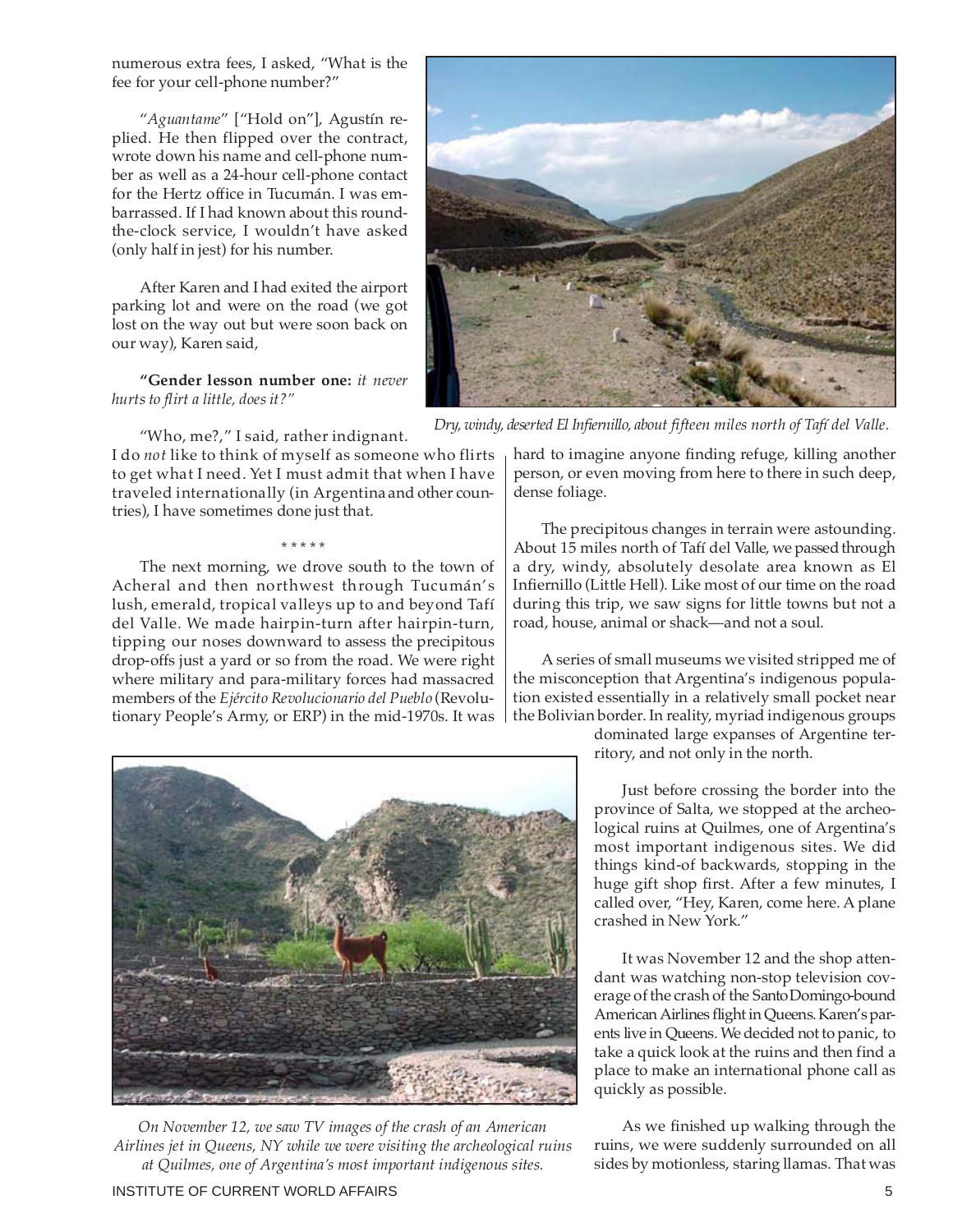

*On our way out of Cafayate, we took a guided tour of the Michel Torino winery.*

it. We were out of there. Within an hour, Karen had spoken to an aunt and learned that everyone was fine.

Just after crossing the border into the province of Salta, we spent the night at a motel run by the Argentine Automobile Club in Cafayate. This quiet and attractive town of 10,000 inhabitants was built around a traditional, tree-filled square flanked by a Catholic church. Cafayate is known for its warm, sunny climate, ideal for growing grapes. It's signature product is the dry, fruity, white *torrontés* wine I first tasted at my in-laws' home in the southern suburbs of Buenos Aires.

At my father-in-law's suggestion, we stopped by for a guided tour of the Michel Torino winery before leaving



*Painting one of the massive holding tanks in the Michel Torino winery.*

town. Little did we know we were about to be wowed by the captivating presence of a petite, young woman.

As soon as we appeared in the main office, we were approached by Cintia (pronounced "SEEN-tee-ah," with the accent on the first syllable), who walked crisply and seemed to materialize from nowhere. She was no more than five feet tall with incredibly luminous, brown eyes, dark, curly, shoulder-length hair and a buoyant smile. In Spanish she asked, "Are you here for the guided tour?"

"*Sí,*" we smiled back.

As we walked through the impeccably clean facilities, Cintia gave us a remarkably clear technical explanation of how wine is produced. As we gazed at the few remain-

ing massive, oak barrels for aging wine, she told us that in just the last year or so their production had shifted from 80 percent white (the signature *torrontés*) and 20 percent red to only 40 percent white and 60 percent red. Some famous Argentine doctor had been quoted widely in the press asserting the health benefits of moderate red wine consumption, which spurred something of a fad in that direction.

"We pay a lot of attention to women, since women tend to be the ones who most follow fads," she said.

In fact, they created a new red wine called *tinto jóven* (literally, young red wine) especially for women. "It's not as *grueso* [thick] or *áspero* [harsh] as the wines aged for a long time in wood, or even those aged a short time in wood. It's lighter." Of their current production, the 60 percent that is red breaks down into 40 percent *tinto jóven* and 20 percent traditional red wine.



*Our guide, Cintia, was so smart, articulate and enjoyable to be with that I steered the conversation toward her, rather than wine production.*

Do that many women

buy wine? "Oh, yes," she said. "Women know a lot about wine, at least what's on the market, and what is popular and good. And women buy much more wine than men." I remembered that unlike in the US, most wine in Argentina is purchased at the grocery store, and women still do most of the food shopping.

As we followed Cintia to the bottling machine, Karen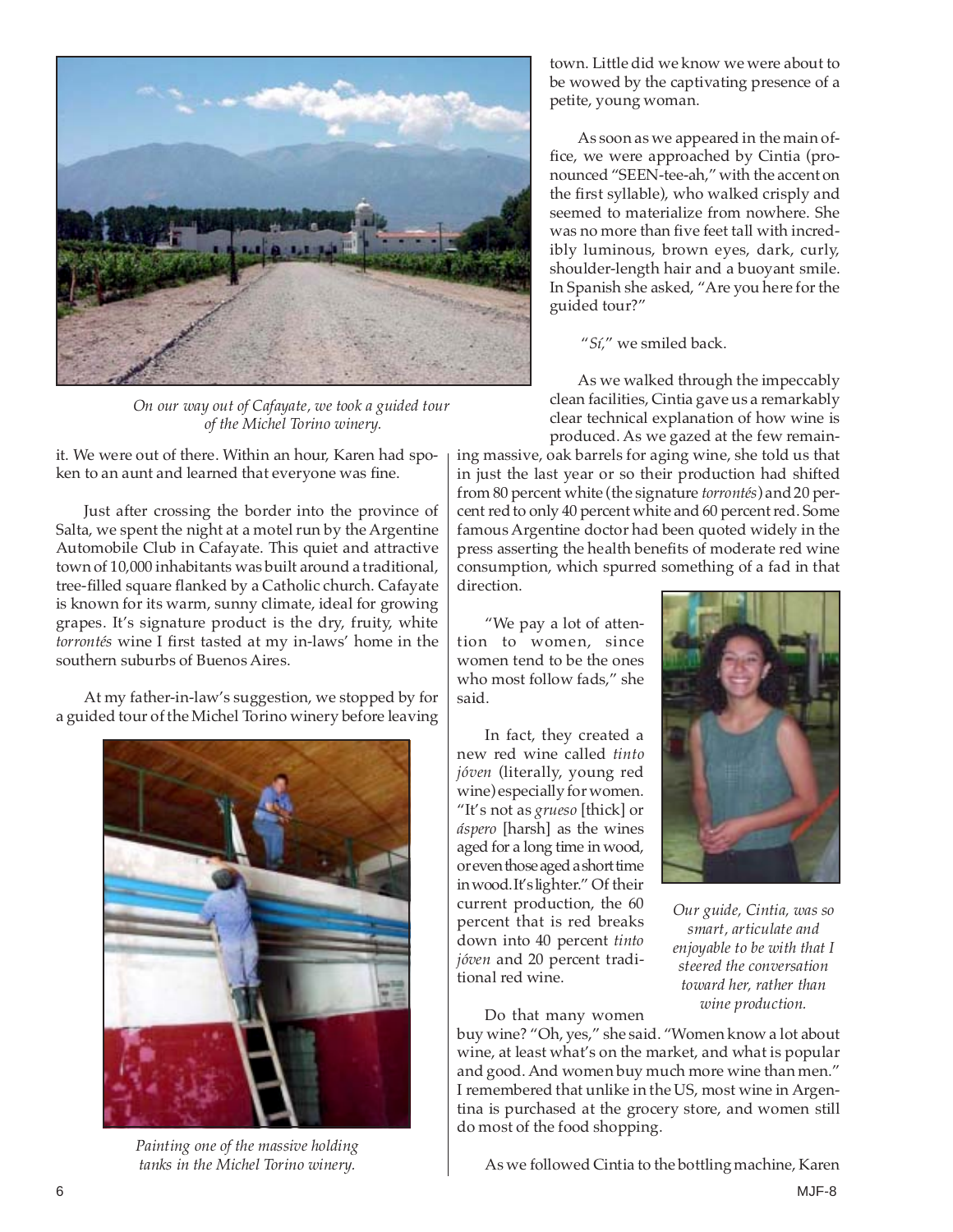

*The new bottling machine requires five rather than fifteen employees, but no one was fired. "This is not a company that fires people," Cintia told us.*

and I looked at each other, smiled widely, tipped our heads toward her back and raised our eyebrows as if to say, "Check her out!" Cintia was so smart, so articulate and so enjoyable to be with that I was determined to steer the conversation toward her, rather than wine production.

"How long have you worked here?," I asked.

"I've worked here for one year," she said. "*Pero hasta que sea gerente, ¡no me sacan de aquí!* But until I become manager, I'm not leaving! That's what I told the manager when he first interviewed me. He asked me about my aspirations and expectations. I told him 'I'm not leaving until I have your job.'"

"*Ah, ¿si?,*" we asked.

"I started out washing wine glasses, and saw how the wine-tasting worked. Then I learned about the harvest [of grapes], just because I was interested and I wanted to know. I learned about the planting and growing of grapes, and how to harvest them," she said. "Then I became a guide, and then a marketing representative for the *zona de los valles* [the valley zone], from Tafí to Salta." She changed the subject back to the machinery and told us that the old bottling and corking machine used to require fifteen employees and the new one we were seeing needed only five. "But there are still fifteen people working in this sector."

"Why?," I asked.

"*Porque esta no es una empresa que echa gente.*" "Because this is not a company that fires people," she said.

I wanted to inquire if she's experienced sexual harassment. Showing off my new-found skills at indirectness, I asked, "So how do the men treat the women?"

"I've always been treated properly, with respect. The treatment is friendly, but formal." Showing us her two palms in front of her chest, fingers pointing straight up, she added, " It's important for one to say, '*hasta aquí llegamos.*'" [roughly, "here is the limit."] She didn't use the word, but in addition to describing the process of commanding respect and setting limits, I felt she was talking about simple professionalism.

"There are only three other women working here, out of 150 employees, and 350 during harvest time. One is in administration, one is in the laboratory and one is in public relations. The one in public relations knows English and she earns a lot more as a result," she said.

"Outside things are different. We joke, we say bad words, we talk about soccer. Most everyone inside the factory knows each other. Lots of your co-workers have known you since you were a kid."

As if on cue, a man in a uniform who looked about 50 excused himself politely to us and silently, even formally, handed Cintia some computer printouts. "*Gracias,*" she said, smiling at him.

A few minutes later, as we stood on a metal platform looking out at fields of grape plants, she added, "I have a daughter who is five, Daniela. I'm 23. That jerk abandoned me, but I'm soon to be married to my boyfriend, Cristian."

What do your parents do? "My mother knits and crochets. She made this top," she said, using her fingertips to indicate her sleeveless, mint-green, crocheted sweater. "My father is a mechanic, and so is my boyfriend. I'm trying to teach myself French with a book and the radio.



*Karen atop the tower of the Michel Torino winery, holding a cup of* torrontés*.*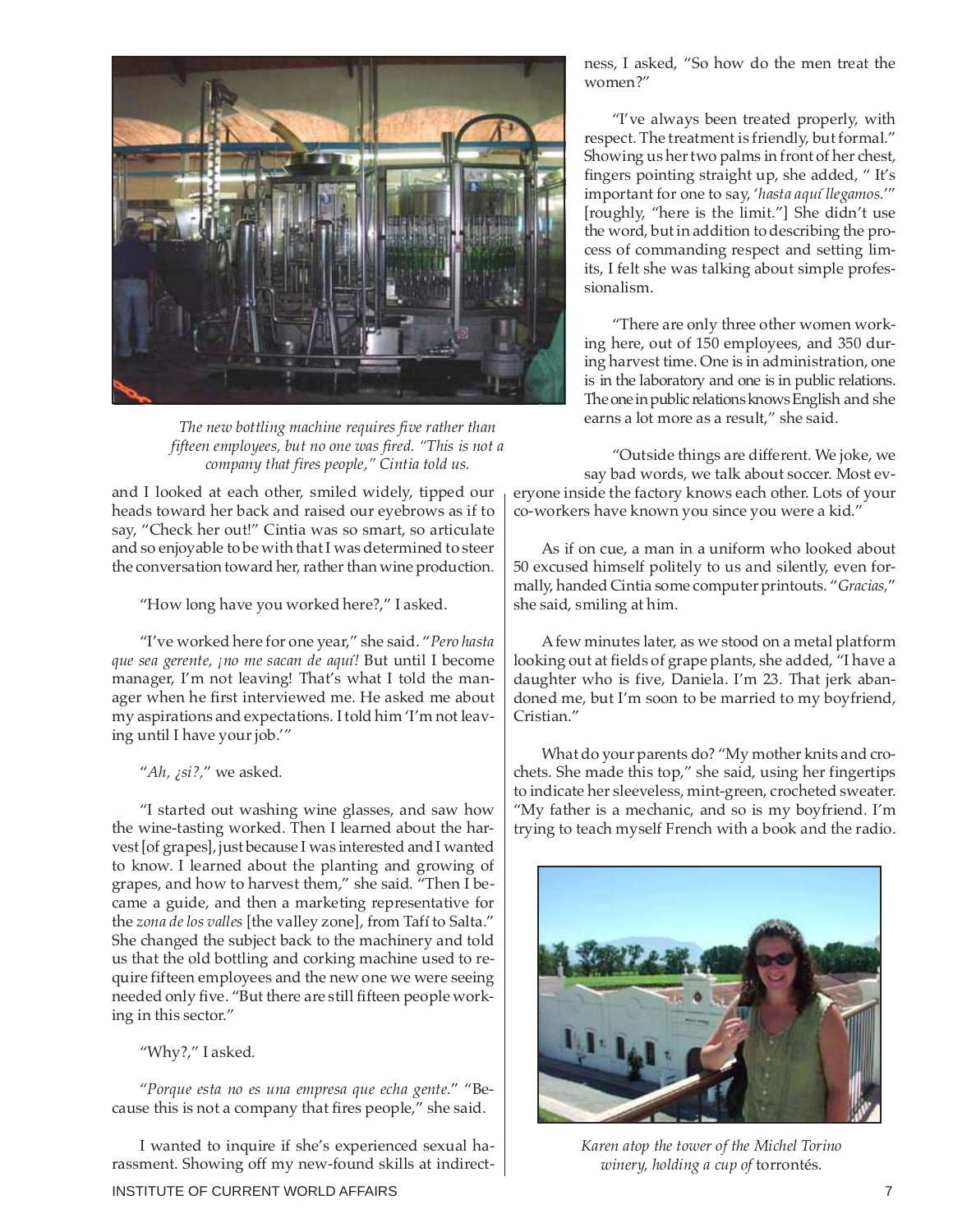I listen to a French music station and try to practice whenever I can, especially when I'm cooking or washing the dishes. I'm planning on studying winery in [the province of] Mendoza," she said, Argentina's wine country. "I want to study English, too, but in Cafayate it is really expensive. It makes more sense to take an intensive course in Salta and I'm saving to do that," she said.

"But I love it here. I'm a real *Cafayateña.* You know, out of 365 days of the year, it is sunny 350 days. I look around this place and I think about my daughter. I want her to be able to enjoy life here."

Not sure if she was referring to Cafayate or the winery, I asked, "Would you like her to come work here with you?"

She paused before responding. "Who knows what she will want to do," she said tenderly.

And would her future husband go with her to Mendoza? "Of course!," she replied. "If he wants to be with me, he has to come, no?"

From the factory, Cintia led us to a small wine bar. After a quick tasting of some *torrontés,* the visit was over.

**Gender lesson number two:** *Sometimes gender boundaries are broken down by remarkable individuals exercising personal qualities such as poise, charm, inner strength, charisma, straightforwardness, clarity, determination and a positive outlook—independent of (explicitly) feminist ideology, organizations or public policies.*

\* \* \* \* \*

From Cafayate, we headed north into the Calchaquí valleys, one-time home to the Calchaquí Indians who are known for having put up some of the stiffest resistance to Spanish colonizers. At the outset, we spent a lot of time talking about our impressions of Cintia and how much she and we had packed into a 20-minute tour.

As through most of our trip, there was sparse traffic on the two-lane road. Eventually we rode for a long while in silence, until Karen made a comment about the truck drivers that flashed their lights, honked or even waved as they occasionally whooshed by.

"How the hell can they tell that we are women?," she asked.

**Gender lesson number three:** *Two young women traveling alone together in the Argentine northwest draw attention, and appear to evoke supernatural powers in passing drivers.*

\* \* \* \* \*

After visiting provincial capitals Salta and San Sal-

vador de Jujuy, we headed up into the Humahuaca valley, often described as an artist's palette of colors. The last night of our trip we spent in the town of Tilcara (elevation 2461 meters, population 3,300). Tilcara is about 140 miles from La Quiaca, Argentina's northernmost city, on the Bolivian border.

Since we were traveling in the off-season, all of our destinations were practically tourist-free. The flip side of that coin is that many restaurants and shops were closed. Around 8:00 p.m. we walked into town in search of dinner, a bit too early, we later realized. A handful of places opened around 8:30 or 9:00.

The only place we found open was a plain, quaint little spot called El Patio*.* It is run by a woman from Buenos Aires named Mercedes who now lives with her two children in the nearby town of Maimará and rents the restaurant space in Tilcara.

We were waited on by her darling, timid, chubby 12 year-old son. As we had coffee and desert, Mercedes



*The Botanical Garden next to Tilcara's* pucará, *a pre-Colombian fortification.*

pulled up a chair and chatted. She's finishing up a PhD in Anthropology, looking especially at a group called the Kollas. I had always understood that "Kolla" is the name of an indigenous group, not unlike the Maya, Inca or Calchaquí. According to Mercedes, however, the Kolla are a mix of mestizo peoples who have adopted that name for themselves.

I tend to be impressed by the average Argentine's level of information and analysis about their country and the world. As our conversation turned to politics, I realized that even folks who live in the middle of nowhere are often remarkably well-informed. I no longer remember how we got on the subject of rape, but I think we were talking about crime and personal security in Buenos Aires.

"*Si me viola, que sea un tipo guapo*," Mercedes said,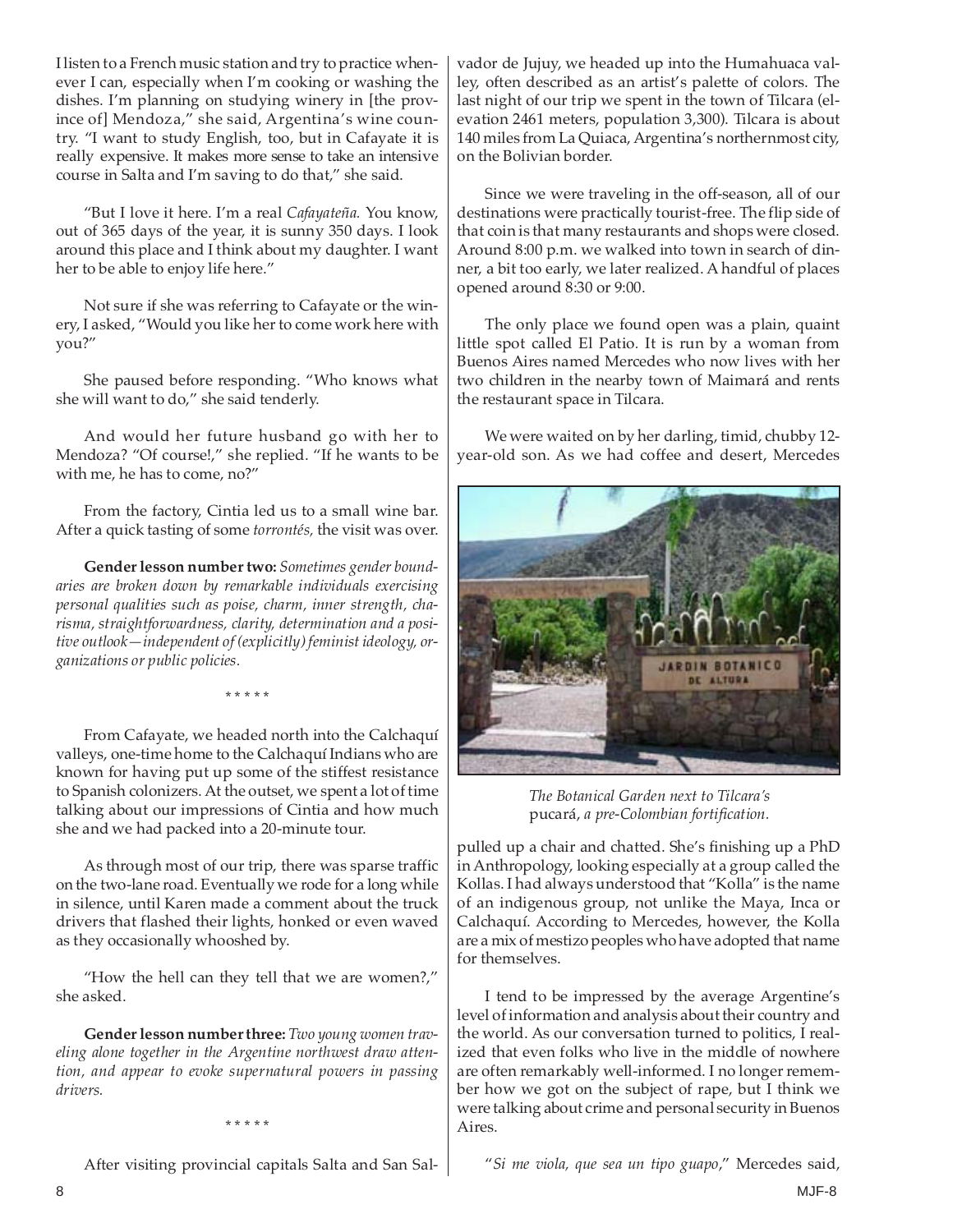laughing. "If I'm raped, let him be cute."

Karen and I chuckled almost imperceptibly. What else could we do?

**Gender lesson number four:** *Just because you're relatively young, female, well-educated and politically hip doesn't mean you're free of sexist attitudes or behavior.*

(Judging from the way I asked the Hertz employee in Tucumán for his cell phone number, shouldn't I have known that already?)

\* \* \* \* \*

The next morning we sipped *café con leche* (coffee with steamed milk) and ate cold cereal and fruit salad in the dining area of a family home converted into a hotel. The father of one of my son's classmates back in Buenos Aires had told me that the hotel's owner, Adrián, was recently divorced.

Adrián had arrived from Salta in the wee hours of that morning and had greeted us as we sat down to breakfast. As we munched cornflakes, I whispered to Karen, "I feel sorry for this guy, going through a divorce, living up here in the middle of nowhere."

Despite our morning grogginess, in that absolutely direct and immediate way Karen has of responding (which I love), she said, "Forget Adrián. He's young. He's attractive. He has money. He must have women all over him. I'm worried about his wife." Somehow, for unknown reasons, I imagined that his wife was off in some big city doing fine.

As we got up from breakfast, it was impossible to



*The entrance to Adrián's hotel, El Villar del Ala. The edifice used to be his grandfather's home.*

miss catching a glimpse out the window of Adrián leaning against the waist-high wrought-iron fence around the terrace. He was embracing a young, slim, long-haired woman who had shown up while we were having breakfast. In fact, more than embracing her, he was caressing and smooching her. Naturally, he looked far from sad or lonely.

"OK…OK," I told Karen.

**Gender lesson number five:** *Don't worry about Adrián. (Who knows how his wife is doing?)*

\* \* \* \* \*

The next day, our last, was long and eventful. We spent the morning hiking above Tilcara to the *pucará*, a pre-Colombian fortification commanding marvelous



*Not a quarter mile out of Tilcara, we were held up by a protest by local* piqueteros*, unemployed men and women who have become political players through their wellorganized roadblocks and other demonstrations.*

views of the Humahuaca valley in practically all directions. We were scheduled to retrace our tracks back down the valley to San Salvador de Jujuy and further down to Salta, where early that evening we were to hand in our rental car and catch a flight back to Buenos Aires. We had left ourselves plenty of time and thought we would probably stop at the thermal baths at Termas de Reyes, have lunch and hopefully soak for a while in the warm pools.

We hadn't gone a quarter of a mile down the highway from Tilcara when we came upon a roadblock made of huge branches, a bunch of people, a small tent and a burning tire. Some of the men had on shirts with three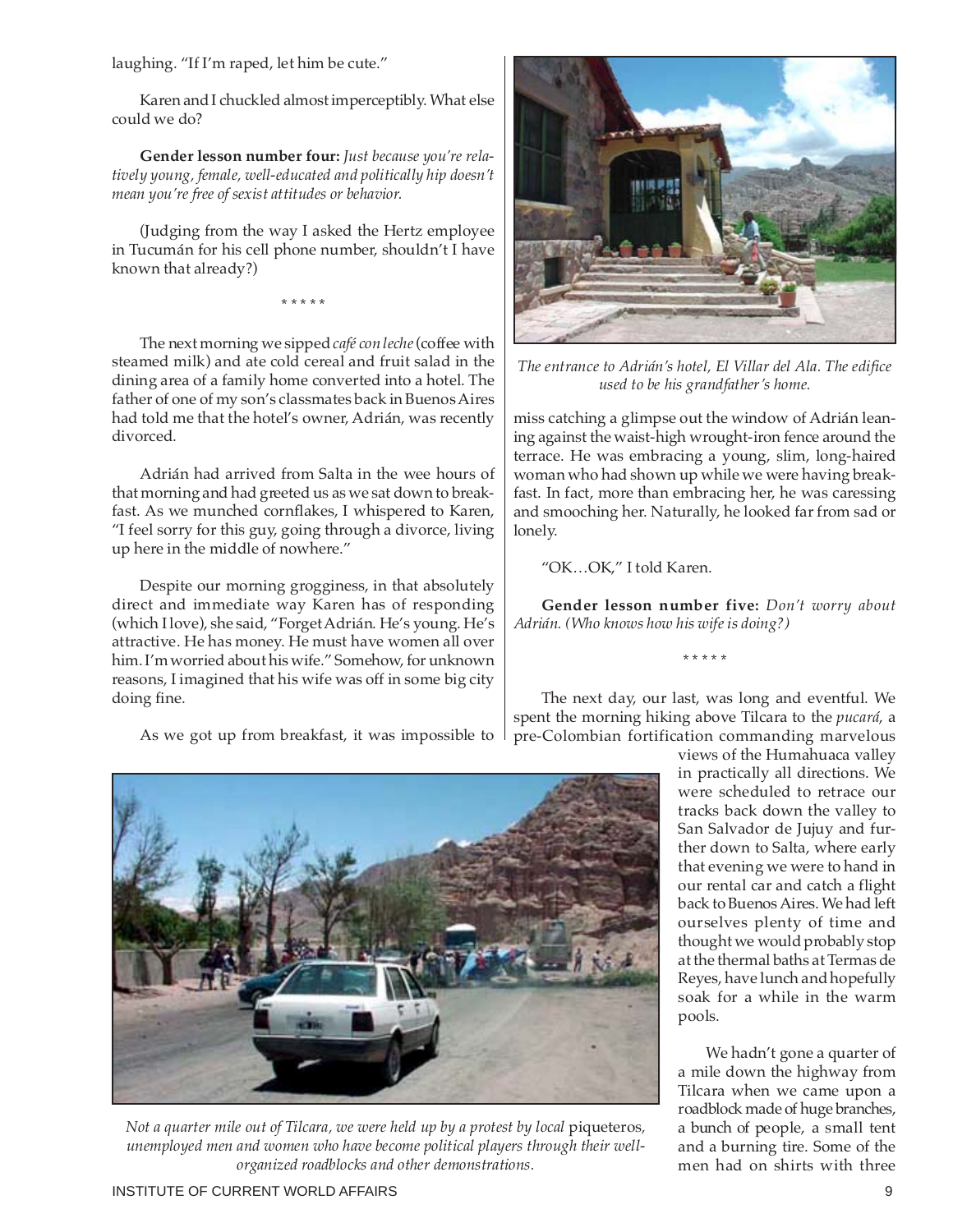large C's painted across the front, representing the *Corriente Clasista y Combativa* (literally, the Classist and Combative Current). The CCC is one of Argentina's largest groups of *piqueteros*—working class, now unemployed men and women who have become political players through their well-organized roadblocks and other protests.

I got out of the car and tried to identify the head I

the exact same answer each time.

As I reported my findings to Karen, I realized that from the CCC's point of view, to make the *piquete* worthwhile, he was right. I appreciated that he was both respectful and consistent. And, I thought, we're lucky they're letting people through. An hour isn't so long to wait. (Alas, this attitude toward time is brand new for me since living in Argentina).



*A group of women from the CCC-Tilcara chat together at the* piquete.

honcho, who turned out to be a quiet, round-faced, indigenous-looking man in his mid-thirties or so.

"Aren't you letting people through?," I asked.

"On the hour, every hour. We just let people through about a minute ago," he replied. It was about three minutes after eleven. "There's another *piquete* along the road into Salta," he added. "They are not letting people through that one."

"Look," I said. Exhibiting my powers of exaggeration and opportunism, I added, "We're totally with you. My husband and I are supporters of the CTA [a non-partisan labor confederation based in Buenos Aires with which the CCC works closely]. But my friend and I have a plane to catch. Surely it won't matter if you let us go. Is there any way you can let us through?"

"Look," he replied. "If we let you through, we have to let everyone through. We will let people through on the hour." I came back with a couple more attempts to rephrase my request, and he calmly and gently repeated

Once I had given up on trying to bust the roadblock, I remembered that my partner Alan had told me that I should look at the *piquetero* movement sometime because women were playing a protagonistic role in the leadership. I'm not sure why, but I hadn't really believed him. This was a chance to find out.

I chatted for a while with the same guy I had spoken with before. He told me that while they had just organized a few months ago, this CCC chapter already had 180 members. He said they were fighting for *Planes Trabajar* (workfare positions that the government distributes as unemployment insurance). He also told me about some of the

community projects they had organized such as collective gardens to grow food for hungry families and the local old folks' home.

I then listened with chagrin about my earlier request while our conversation was interrupted by a chain of people all wanting to get through the roadblock. Each individual's reason was weaker than the one before.

"We are teachers on our way to a meeting," said one. "How can you delay teachers?"

"I have materials that I'm taking to a museum and can't be late," said another.

But the really hilarious one came from an unpleasant *porteña* visiting from Buenos Aires. "I've come to see a friend and we have only a few hours to see Tilcara. Why don't you let us through?"

When he said no, she went on, "Listen, with all due respect, and I really am with you guys, do you think that these roadblocks are effective?," she asked. "All you do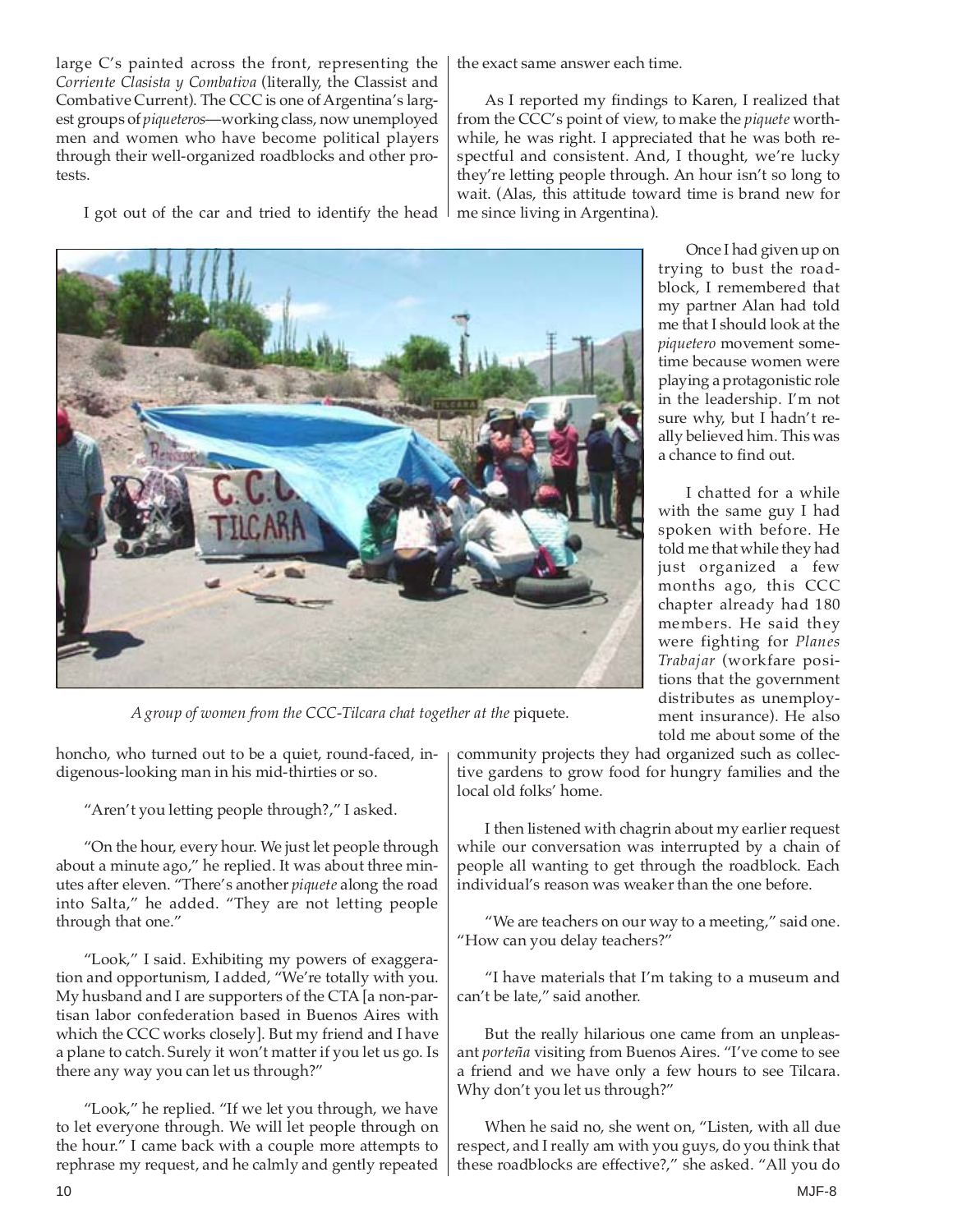is mess up the lives of those of us who support you."

She went on and on in this vein. Finally, she said, "Why don't you go protest in front of the town hall?"

Provoked by her tone and attitude, I wanted to slap her. Instead, I jumped in with words, objecting to her suggestion and opining that while they are hugely inconvenient, *piquetes* are often effective in securing work-fare positions and food aid, at least in the short run. The woman countered by saying, "But there's someone here who has a flight to catch!"

"I'm the one with the flight to catch!," I retorted. "I can speak for myself, thank you."

Later, I apologized to the CCC guy, since I was genuinely repentant for having inappropriately intervened in what was his conversation. In response he touched my arm and chuckled out loud. "Don't worry about it," he said. "It was fine."

With his permission, I took some pictures of the men and women *piqueteros.* I then wandered back to ask him how their local chapter is governed and about the participation of women. He explained that they have a governing commission of six persons. At that moment, four positions were occupied by women. "We [men] are happy to give the women a space in this movement," he said.

"Interesting language," I thought. "Why?," I asked.

He gave two main reasons. First, the women tend to function as a shield against violence by police during roadblocks. Second, in their meetings, the men tend to

be hotheaded while the women are far more levelheaded (a real gender-bender). The men rely on the women to help them make better, more strategic decisions, he said.

I then saw some men drag some branches to the side of the road, said a quick goodbye and went running back to our car.

**Gender lesson number six:** *Pay attention to Alan's observations. His information and instincts on gender issues are usually right on.*

**Gender lesson seven and eight:** *Keep an open mind about women's roles in working-class social movements, and make a point to look more closely at the* piquetero *movement.*

\* \* \* \* \*

Given the news about the *piquete* in Salta, we decided to skip the hot springs. During the early afternoon, still north of Jujuy, we were driving through a steady rain on an unpaved, rut-filled detour off the highway. Somehow I had a sense

that we were likely to get a flat tire. Boom! A minute later, we did.

Karen was not happy. I now know that she had never changed a tire before. I had, but I also knew that it would take me about five times longer than the average Argentine male who might pass by and want to help. (It never crossed my mind to seek assistance from a woman.) I announced to Karen that there was no reason to worry, but that if "someone" offered to help, I was planning to accept.

### **Gender lesson number nine:** *See lesson four (page 9).*

I had unloaded the spare and was working on putting together the jack when a guy in a diminutive pickup truck slowed up and looked over, making the thumbsup and then thumbs-down sign as if to inquire if we were OK. I made a quick, repetitive scooping motion toward my chest that prompted him to pull over just ahead of us, step out into the rain and take over the tire-changing operation. I stepped out of his way.

"So where are you from?," he asked.

"Well," we paused, "we're from the U.S."

"Hey, I'm not bin Laden," he said. "I'm Syrian, but I'm no bin Laden."

In about four or five minutes he was done, accepted our thanks, ran back to his truck and was off.

When we were back on our way, I learned that Karen had missed the hand signals that transpired between us



 *The man in charge of dealing with anxious motorists indicates to the annoying visitor from Buenos Aires how much longer until they would let cars through the* piquete.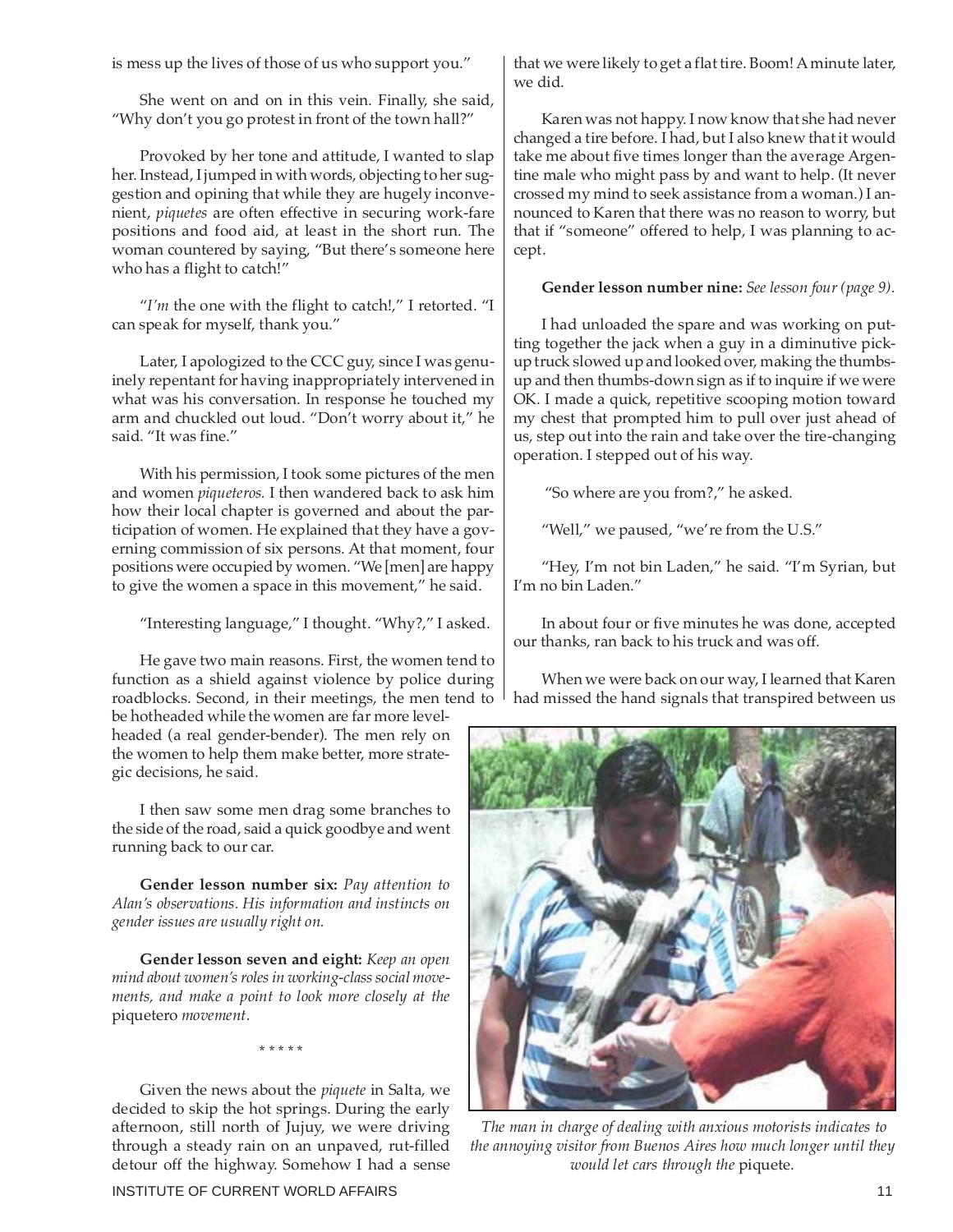and had instinctively panicked when this man stopped and got out of his vehicle (see lessons four and nine). In contrast, I had the clear sense that he had left the decision of whether or not he would get out of his truck entirely up to us, and as a result, was not afraid.

However, I had my chance to be totally paranoid about another male good samaritan later in the day. It turned out that, indeed, no one was being allowed through the *piquete* blocking the main highway into Salta, so we had to make a long detour and got lost. Once outside of the city on the way to the airport, we saw no signs to assure us we were going the right way. Karen pulled up at a red light next to a man and a woman in a tiny, run-down,

cream-colored Fiat. The woman in the passenger seat told us that yes, we were going the right way and to follow them, since they were on their way to her mother's near the airport.

After a few miles, I was certain that we were going to end up at the guy's mother-in-law's rather than the airport. I was also convinced that he was no longer aware of us or guiding us. At each stop sign, I leaned out the window and tried to ask someone for help and Karen told me to be quiet.

She was right. After another mile or so, he pulled over and waited for us to pull up next to him. "I bet you



*The town of Pumamarca in the Humahauca valley is home to the "hills of seven colors."*



*The hills behind the town of Maimará, home to Mercedes, the proprietor of El Patio in Tilcara.*

think I was leading you somewhere really dangerous," he said with a smile. "Not so," he went on. "From here just go up a ways to the first traffic circle, bear left and the airport is about one kilometer down the road. Here is where we turn off. Good luck," he said.

"OK…OK," I said to Karen.

**Gender lesson ten:** *There are extremely decent, generous-hearted men out there who sincerely just want to help. Trust your gut about these guys, and when you're feeling suspicious but your dear girlfriend is not, trust her gut.*

\* \* \* \* \*

Before I left for the northwest, I had believed that Argentina is different outside of Buenos Aires, and wanted to get a sense of that difference. After the trip, I was also aware that *Buenos Aires does not define Argentina*. It is perilously easy for me and for all *porteños* (residents of the capital) to slip into the feeling that Buenos Aires somehow represents the entire country.

The day after I returned to the capital, thousands of teachers and others mobilized to take the 2001 national population and housing census. Up in the northwest, many of the census-takers had to hike or ride on horseback, often for hours. At 9:00 on a Saturday morning, two sweet, middle-aged, female educators rang our tenth floor doorbell and told me not to worry about my being in pajamas. It took about an hour for us to answer their questions and for them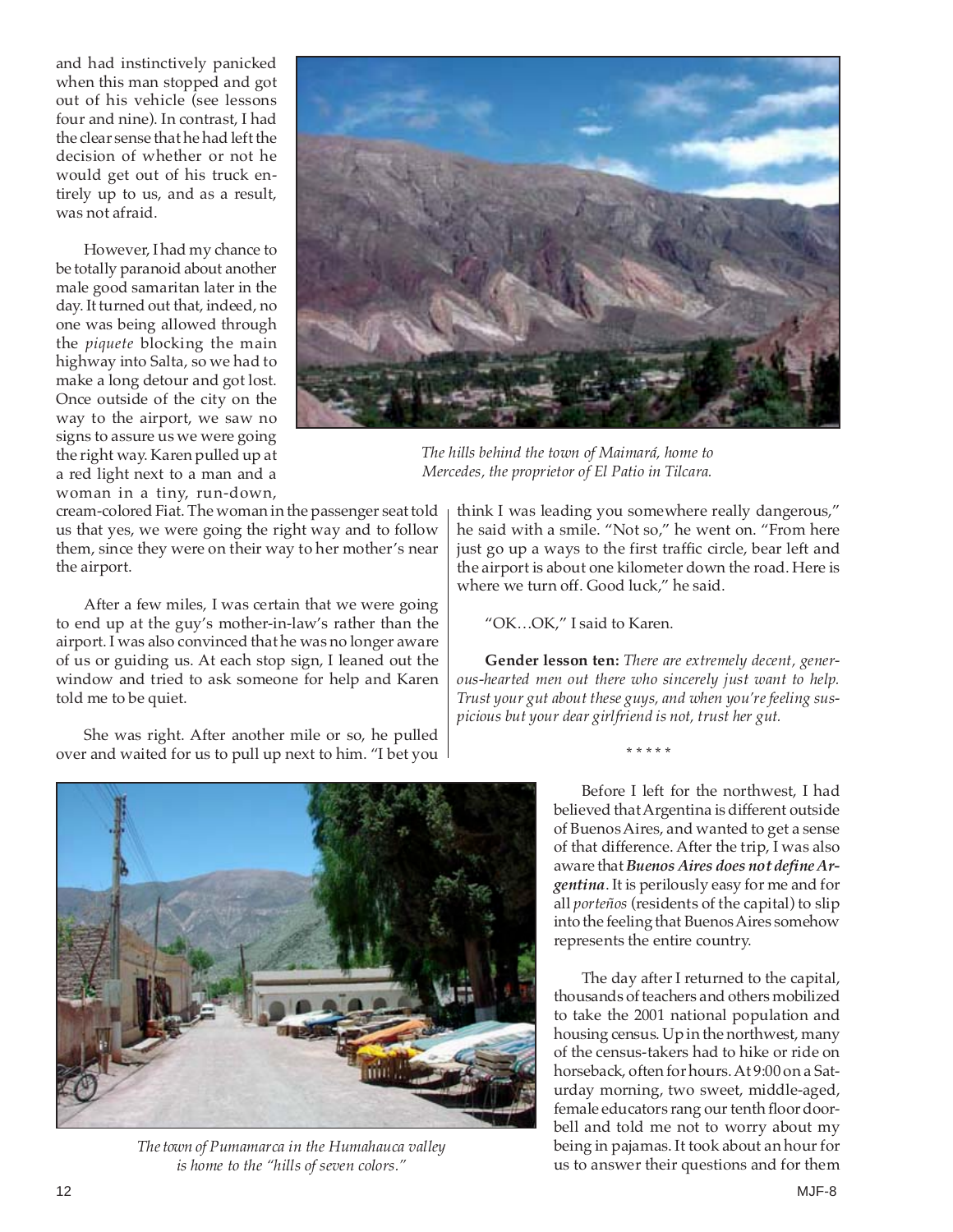

*The city of Salta, capital of the province of the same name.*

to pencil in all the proper little circles.

"Let's see, two bathrooms… and the principal construction material is brick," said one. "You really don't have a microwave?," asked the other. We were excited and honored to participate.

When I read the census results, I was shocked that the city of Buenos Aires represents only 7.6 percent of the country's population. I thought it was closer to half! Even the huge province of Buenos Aires, the most populated of all by a long shot, is home to only one third of the country's inhabitants. I think my perception is skewed in part by all the time I used to spend in Montevideo, which is home to nearly half of Uruguay's 3 million citizens. I think it is also skewed by life—including the media—in Buenos Aires.

\* \* \* \* \*

After more than 45 minutes of lying still in that dark hotel room in Bariloche, my final train of thought became fairly clear. The "gender lessons" I stumbled upon in the northwest make me more aware of my biases and preconceptions, which in turn aids in my task of understanding gender dynamics in Argentina. And above and beyond the gender lessons, what I learned in the northwest about what does and doesn't define Argentina was reinforced in Bariloche and is di-

rectly relevant to my understanding of gender issues here. How to stay more cognizant of this reality without constantly leaving the capital? To start, I was anxious to get home and write all this down. My fingers felt itchy and anxious to type.

I didn't even hear him get up, but suddenly a little boy with a supple, brown teddy bear under his arm was climbing up onto our bed, or, rather, onto me. It was time for us to snuggle, get up, have some breakfast and catch a plane back to bustling, chaotic Buenos Aires.



*My partner Alan and our son Camilo throwing rocks into Lake Nahuel Haupi, a few blocks from our hotel in Bariloche.*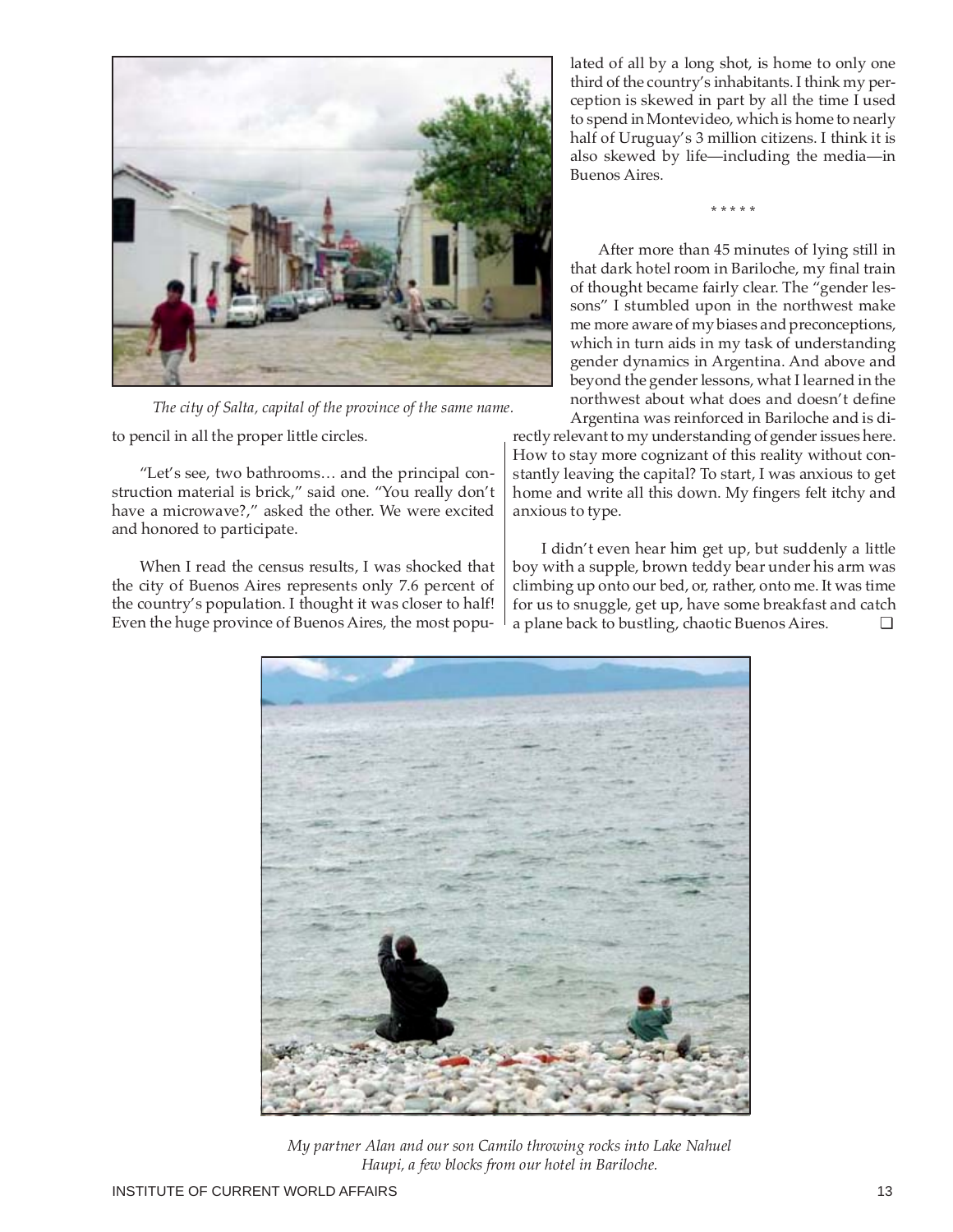# **The Crisis Deepens: Argentina Unravels Yet Life Goes On**

May 15, 2002

 $\mathbf{A}$ s the economic crisis worsens, I have the strong<br>sense that Argentina is coming apart at the seams—and unquestionably it is. Yet at the same time, with scattered exceptions, things are eerily quiet and daily life marches on. The effect is surreal.

The dollar is way up at about 3.3 pesos. Argentina's 2002 budget is based on 14 percent inflation, but by April 30 prices had risen 21 percent and experts are now projecting annual inflation at anywhere from 50 to 90 percent. Each time our friends buy food, diapers, shoes or other goods, they are inevitably appalled at and frightened by the price increases.

The long-standing recessive vicious circle is still in full swing: tax revenues are down, the government is broke, the financial system is not functional, economic activity is ever-slowing, so tax revenues are down, and so on. Already many people are newly poor, even indigent and hungry. More than 500,000 people in the ring of suburbs around Buenos Aires slipped below the poverty line in the last six months alone. The government decreed that all unemployed heads of household are entitled to a small subsidy, but so far delivery of this benefit has been slow.

Meanwhile, the financial system continues to teeter on the brink of collapse. In mid-April, the Central Bank closed the large, local subsidiary of Scotiabank (where our son's school has its accounts) for lack of liquidity. Because Supreme Court rulings against the bank withdrawal limits known as *el corralito* have resulted in large extractions of cash, on April 22 the government shut down all banking and exchange activity for a week. Banks were to reopen after Congressional approval of a plan to convert most deposits into fiveor ten-year government bonds—basically a government bail-out of the banking system. ATMs were virtually empty, leaving thousands of Argentines and ourselves with no source of cash.

Initially, angry Argentines surrounded the Congress, which is now protected by huge security fences and dozens of cops. Deputies and Senators ran in and out of the building protected by police and clearly frightened. Unemployed *piqueteros* continue to mount numerous roadblocks to demand food and jobs. Still, there have been no significant *cacerolazos,* the predominantly middle-class, pot-banging protests that helped tumble two Presidents last December*.* No one I've consulted is quite sure why.

In this context, the Congress rejected the "Plan Bonex 02" (a replay of the Plan Bonex of 1990, except this time the government is broke). On April 24, Economy Minister Jorge Remes Lenicov resigned, leaving President Eduardo Duhalde with no economic plan. After talk of pegging the peso to the dollar once again and of negotiating (yes, negotiating) a solution to *el corralito* with the Supreme Court, the government decided to reopen the banks and let the dollar float. President Duhalde is still struggling to come up with some solution to the liquidity crisis, and rarely mentions economic reactivation.

The President seems to have bought himself time with signals of support from the Peronist governors and several new cabinet members, though it is not entirely clear why. He recently suggested the government use public real estate and other goods in disuse as a means of returning depositors' funds. He also held a press conference in which he expelled all but the TV film crews, spoke briefly, asked the empty hall for questions, then called it a day.

The Duhalde administration has placed all bets on fresh money from the International Monetary Fund (IMF), which won't come through before June, if at all. For weeks, Argentines have followed Congressional maneuverings on the modification of two laws, an IMF pre-condition for new loans. Despite US and IMF condemnation of corruption in Argentina, one law would make it more difficult to prosecute "economic subversion" (a type of white-collar crime) by bankers and businesspersons. Another would make it easier for foreign creditors to take possession of bankrupt businesses. Congress approved changes in this law in mid-May after five months of debate. The IMF is also requiring that each province sign an agreement to reduce its budget deficit by 60 percent. So far only a handful have signed, and few believe the cuts are attainable.

It is unclear how much longer Duhalde can hold on, nor what exactly will happen if he falls. Although many Argentines believe there is no solution without the IMF, it seems the majority believe its conditionality will only exacerbate the recession and increase poverty. In any case, the combination of entirely fragile political institutions and the severity of the economic crisis is a volatile one and promises a rocky ride.

We're buckling our seat belts just in case.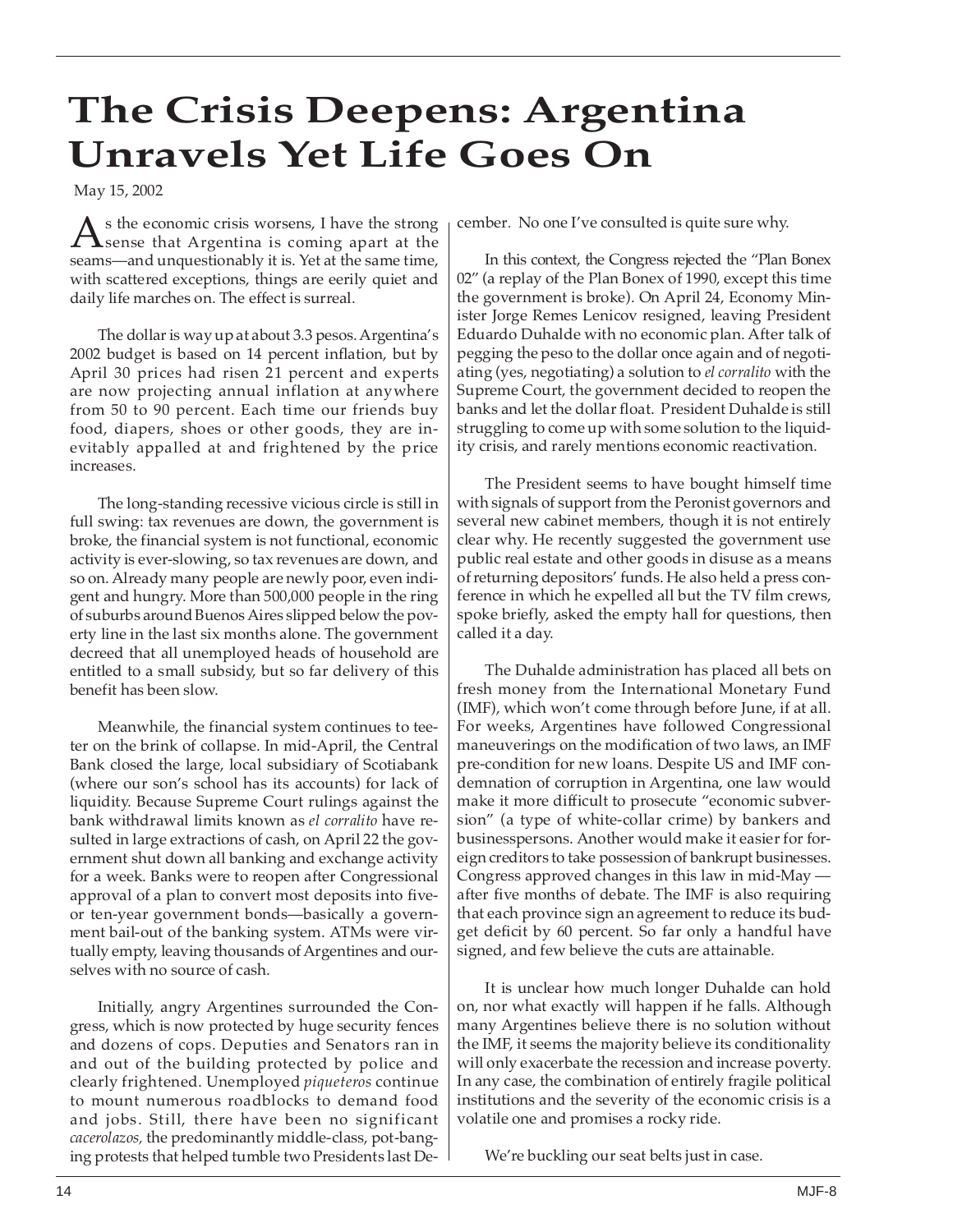# **Fellows and Their Activities**

# **INSTITUTE OF CURRENT WORLD AFFAIRS**

## **Wendy Call** (May 2000 - 2002) **• MEXICO**

A "Healthy Societies" Fellow, Wendy is spending two years in Mexico's Isthmus of Tehuantepec, immersed in contradictory trends: an attempt to industrialize and "develop" land along a proposed Caribbean-to-Pacific containerized railway, and the desire of indigenous peoples to preserve their way of life and some of Mexico's last remaining old-growth forests. With a B.A. in Biology from Oberlin, Wendy has worked as a communications coordinator for Grassroots International and national campaign director for Infact, a corporate accountability organization.

## **Martha Farmelo** (April 2001- 2003) **• ARGENTINA**

A Georgetown graduate (major: psychology; minor, Spanish) with a Master's in Public Affairs from the Woodrow Wilson School at Princeton, Martha is the Institute's Suzanne Ecke McColl Fellow studying gender issues in Argentina. Married to an Argentine economist and mother of a small son, is focusing on both genders, which is immensely important in a land of Italo/Latino machismo. Martha has been involved with Latin America all her professional life, having worked with Catholic Relief Services and the Inter-American Development Bank in Costa Rica, with Human Rights Watch in Ecuador and the Inter-American Foundation in El Salvador, Uruguay and at the UN World Conference on Women in Beijing.

## **Curt Gabrielson** (December 2000 - 2002) • **EAST TIMOR**

With a Missouri farm background and an MIT degree in physics, Curt is spending two years in East Timor, watching the new nation create an education system of its own out of the ashes of the Indonesian system. Since finishing MIT in 1993, Curt has focused on delivering inexpensive and culturally relevant hands-on science education to minority and low-income students. Based at the Teacher Institute of the Exploratorium in San Francisco, he has worked with youth and teachers in Beijing, Tibet, and the Mexican agricultural town of Watsonville, California.

### **Peter Keller** (March 2000 - 2002) • **CHILE**

Public affairs officer at Redwood National Park and a park planner at Yosemite National Park before his fellowship, Peter holds a B.S. in Recreation Resource Management from the University of Montana and a Masters in Environmental Law from the Vermont Law School. As a John Miller Musser Memorial Forest & Society Fellow, he is spending two years in Chile and Argentina comparing the operations of parks and forest reserves controlled by the Chilean and Argentine governments to those controlled by private persons and non-governmental organizations.

#### **Leena Khan** (April 2001-2003) **• PAKISTAN**

A U.S. lawyer previously focused on immigration law, Leena is looking at the wide-ranging strategies adopted by the women's movement in Pakistan, starting from the earliest days in the nationalist struggle for independence, to present. She is exploring the myths and realities of women living under Muslim laws in Pakistan through women's experiences of identity, religion, law and customs, and the implications on activism. Born in Pakistan and immersed in Persian and Urdu literature by her grandfather, she was raised in the States and holds a B.A. from North Carolina State University and a J.D. from the University of San Diego.

#### **Andrew D. Rice** (May 2002 - 2004) • **UGANDA**

A former staff writer for the New York Observer and a reporter for the Philadelphia Inquirer and the Washington Bureau of Newsday, Andrew will be spending two years in Uganda, watching, waiting and reporting the possibility that the much-anticipated "African Renaissance" might begin with the administration of President Yoweri Musevene. Andrew won a B.A. in Government from Georgetown (minor: Theology) in 1997 after having spent a semester at Charles University in Prague, where he served as an intern for *Velvet* magazine and later traveled, experienced and wrote about the conflict in the Balkans.

#### **James G. Workman** (January 2002 - 2004) • **Southern Africa**

A policy strategist on national restoration initiatives for Interior Secretary Bruce Babbitt from 1998 to 2000, Jamie is an ICWA Donors' Fellow looking at southern African nations (South Africa, Botswana, Mozambique, Zambia and, maybe, Zimbabwe) through their utilization and conservation of fresh-water supplies. A Yale graduate (History; 1990) who spent his junior year at Oxford, Jamie won a journalism fellowship at the Poynter Institute for Media Studies and wrote for the New Republic and Washington Business Journal before his six